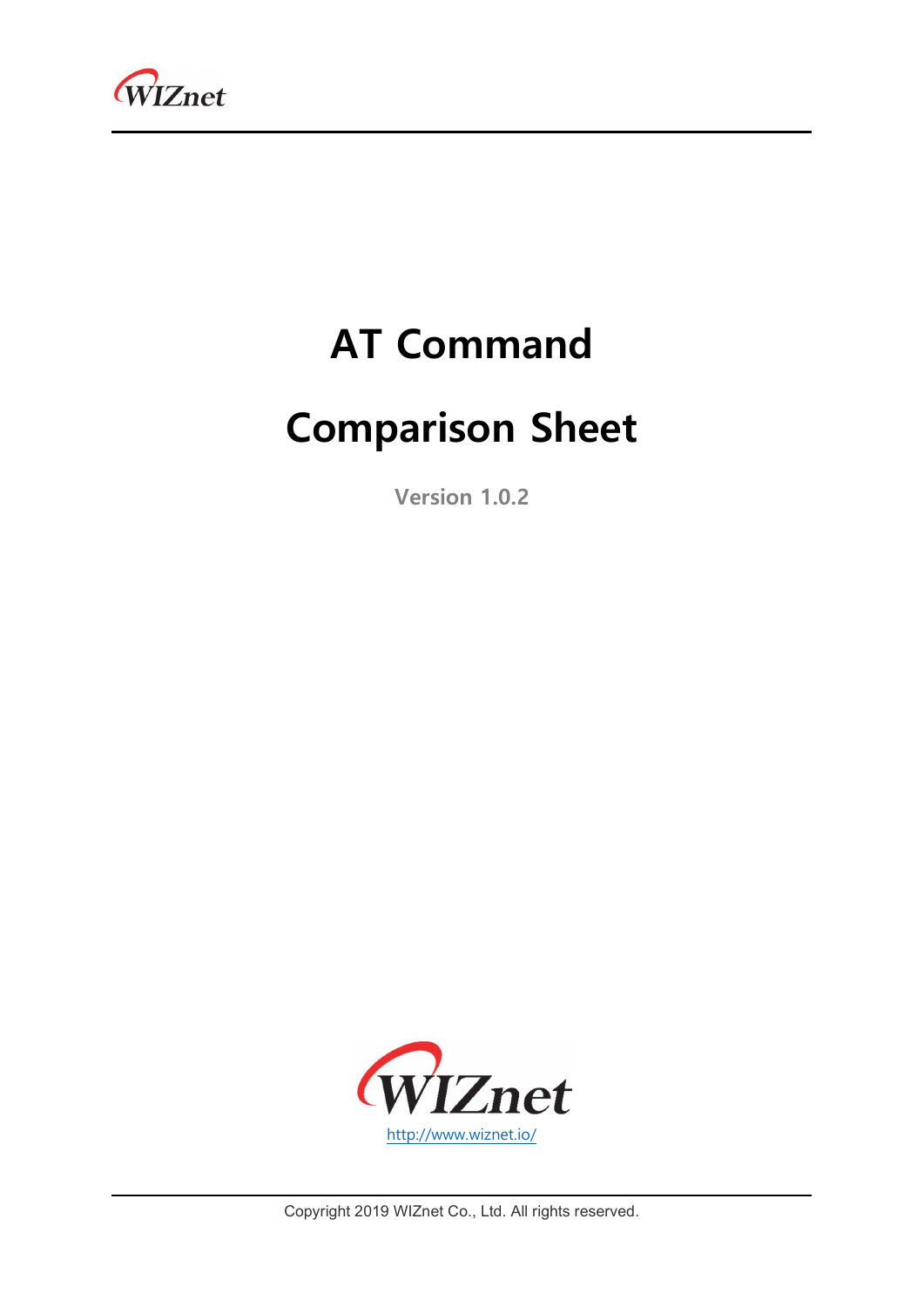#### 1 Document Revision History

| <b>Version</b> | <b>Date</b> | <b>Descriptions</b>                                                                                                                                                   |
|----------------|-------------|-----------------------------------------------------------------------------------------------------------------------------------------------------------------------|
| Ver. 1.0.0     | 28AUG2019   | Initial Release                                                                                                                                                       |
| Ver. 1.0.1     | 160CT2019   | Modify AT+CIPSSLCCONF command according to the firmware version<br>update<br>Add AT+CASEND, AT+AZCON and AT+AZSET command according to the<br>firmware version update |
| Ver. 1.0.2     | 22APR2021   | Add AT+AWSCON, AT+AWSPKSEND, AT+CLICASEND according to the<br>firmware version update                                                                                 |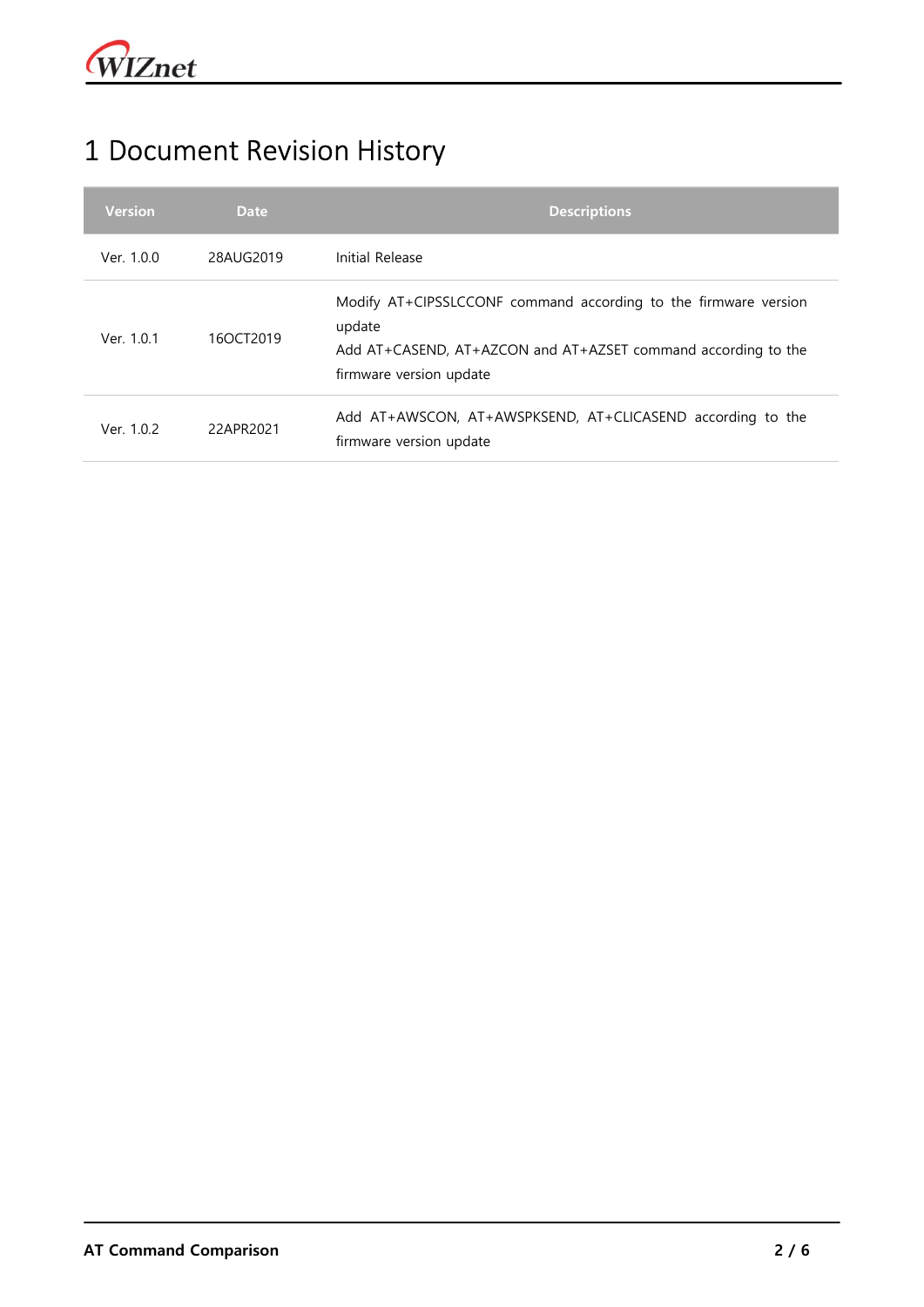

### 2 Comparison Table

The following table summarizes differences of the AT Command between WizFi360 and ESP8266.

| <b>Command</b>                   | <b>Description</b>                                                                                                                                                                                                                                                                                        |                                                                                                                                                                              |                                                                                |  |  |
|----------------------------------|-----------------------------------------------------------------------------------------------------------------------------------------------------------------------------------------------------------------------------------------------------------------------------------------------------------|------------------------------------------------------------------------------------------------------------------------------------------------------------------------------|--------------------------------------------------------------------------------|--|--|
| AT+WAKEUPGPIO                    | WizFi360 does not support this command.<br>User can wake up the module using timer. If you set this command, WizFi360<br>will return ERROR                                                                                                                                                                |                                                                                                                                                                              |                                                                                |  |  |
| AT+RFPOWER                       |                                                                                                                                                                                                                                                                                                           |                                                                                                                                                                              |                                                                                |  |  |
| AT+RFVDD                         |                                                                                                                                                                                                                                                                                                           |                                                                                                                                                                              |                                                                                |  |  |
| AT+SYSRAM                        |                                                                                                                                                                                                                                                                                                           |                                                                                                                                                                              |                                                                                |  |  |
| AT+SYSADC                        | WizFi360 does not support this command.<br>If you set this command, WizFi360 will return ERROR.                                                                                                                                                                                                           |                                                                                                                                                                              |                                                                                |  |  |
| AT+SYSMSG                        |                                                                                                                                                                                                                                                                                                           |                                                                                                                                                                              |                                                                                |  |  |
| AT+MDNS                          |                                                                                                                                                                                                                                                                                                           |                                                                                                                                                                              |                                                                                |  |  |
| <b>AT+CIPRECVMODE</b>            |                                                                                                                                                                                                                                                                                                           |                                                                                                                                                                              |                                                                                |  |  |
| <b>AT+CIPRECVDATA</b>            |                                                                                                                                                                                                                                                                                                           |                                                                                                                                                                              |                                                                                |  |  |
| AT+CIPRECVLEN                    |                                                                                                                                                                                                                                                                                                           |                                                                                                                                                                              |                                                                                |  |  |
|                                  | There is a difference in setting parameter.<br>WizFi360<br><b>ESP8266</b>                                                                                                                                                                                                                                 |                                                                                                                                                                              |                                                                                |  |  |
| AT+RESTORE                       | Command<br><b>Parameter</b>                                                                                                                                                                                                                                                                               | AT+RESTORE[= <type>]<br/><type>: option parameter<br/>• 0: Restore only station mac address<br/>factory setting (default)<br/>• 1: Restore all factory setting</type></type> | AT+RESTORE<br>Restore all factory setting                                      |  |  |
| AT+SYSIOSETCFG<br>AT+SYSIOGETCFG | There is a difference in value of parameter( $\langle p\text{in} \rangle$ and $\langle \text{mode} \rangle$ ).<br>Wizfi360 supports two modes and 12 pins, and ESP8266 supports 17 pins and 5<br>modes. For more details, refer to ESP8266 Pin List and Section 3.1.10 of WizFi360<br>AT Instruction set. |                                                                                                                                                                              |                                                                                |  |  |
|                                  | There is a difference in setting parameter.                                                                                                                                                                                                                                                               |                                                                                                                                                                              |                                                                                |  |  |
|                                  |                                                                                                                                                                                                                                                                                                           | WizFi360                                                                                                                                                                     | <b>ESP8266</b>                                                                 |  |  |
| AT+CWJAP                         | Command                                                                                                                                                                                                                                                                                                   | AT+CWJAP= <ssid>,<pwd>[,<br/>bssid&gt;]</pwd></ssid>                                                                                                                         | AT+CWJAP= <ssid>,<pwd>,[<br/>&gt;bssid&gt;][,&lt;<br/>pci_en&gt;]</pwd></ssid> |  |  |
|                                  | WizFi360 does not support <pci_en> parameter. If you set this parameter,<br/>WizFi360 will return ERROR.</pci_en>                                                                                                                                                                                         |                                                                                                                                                                              |                                                                                |  |  |
|                                  | There is a difference in value of parameter( <mask>).</mask>                                                                                                                                                                                                                                              |                                                                                                                                                                              |                                                                                |  |  |
| AT+CWLAPOPT                      | Parameter                                                                                                                                                                                                                                                                                                 | WizFi360<br><mask>:</mask>                                                                                                                                                   | <b>ESP8266</b><br><mask>:</mask>                                               |  |  |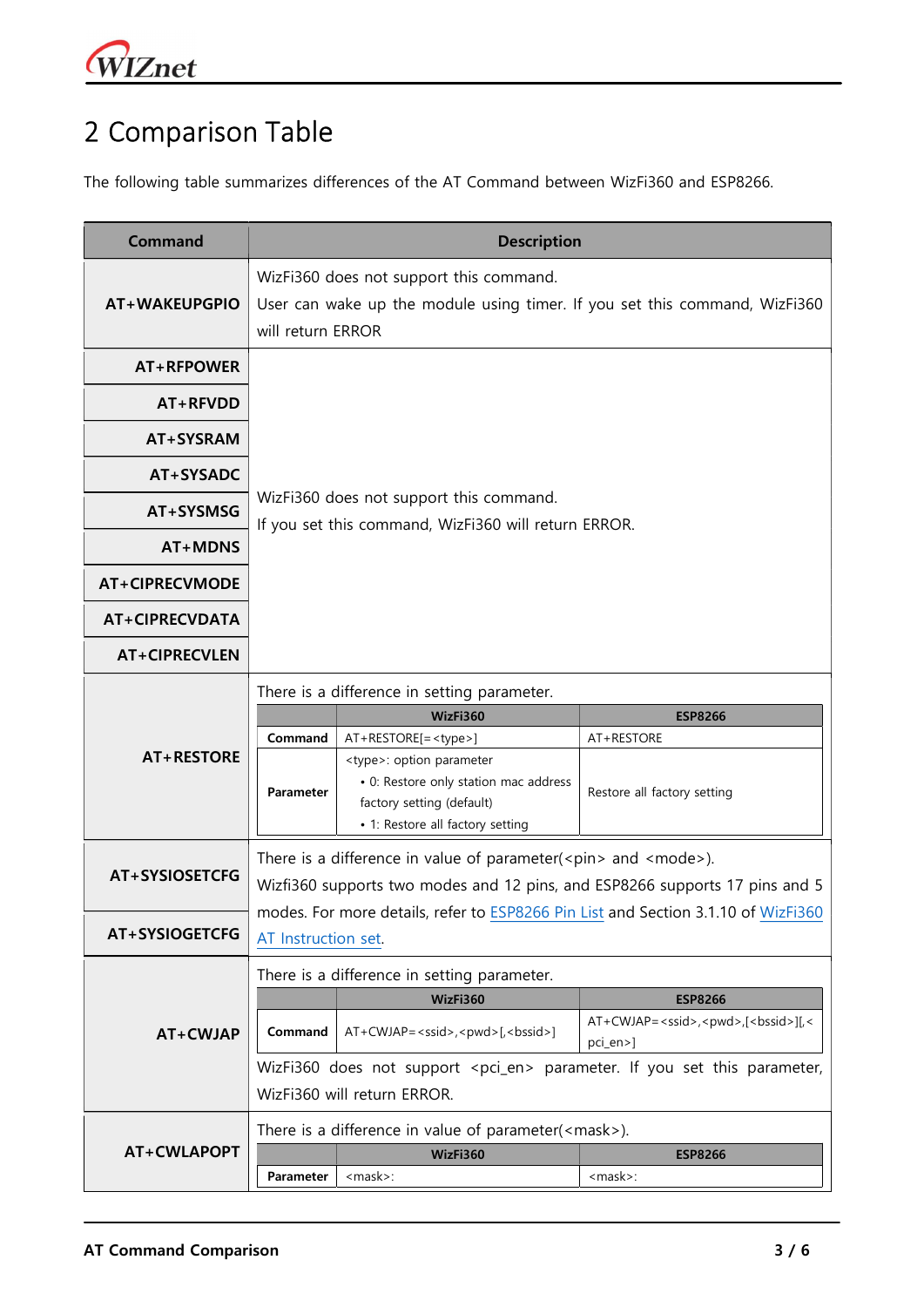

|                      |                                                                                    | - bit $0:$ <ecn></ecn>                                                                                                     | - bit $0:$ <ecn></ecn>                                                             |  |  |
|----------------------|------------------------------------------------------------------------------------|----------------------------------------------------------------------------------------------------------------------------|------------------------------------------------------------------------------------|--|--|
|                      |                                                                                    | - bit 1: <ssid></ssid>                                                                                                     | - bit 1: <ssid></ssid>                                                             |  |  |
|                      |                                                                                    | $- bit 2: $                                                                                                                | $- bit 2: $                                                                        |  |  |
|                      |                                                                                    | $-$ bit 3: $\langle$ mac $\rangle$                                                                                         |                                                                                    |  |  |
|                      |                                                                                    | - bit 4: $ch>$                                                                                                             | - bit 4: $ch>$                                                                     |  |  |
|                      |                                                                                    | - bit 5: reserved                                                                                                          | - bit 5: <freq offset=""></freq>                                                   |  |  |
|                      |                                                                                    | - bit 6: reserved                                                                                                          | - bit 6: <freq calibration=""></freq>                                              |  |  |
|                      |                                                                                    | - bit 7: reserved                                                                                                          | - bit 7: < pairwise_cipher>                                                        |  |  |
|                      |                                                                                    | - bit 8: reserved                                                                                                          | - bit 8: < group_cipher>                                                           |  |  |
|                      |                                                                                    | - bit 9: reserved                                                                                                          | - bit 9: $<$ bgn>                                                                  |  |  |
|                      |                                                                                    | - bit 10: <wps></wps>                                                                                                      | - bit 10: <wps></wps>                                                              |  |  |
|                      |                                                                                    |                                                                                                                            |                                                                                    |  |  |
|                      | WizFi360 does not support some bit. If you set this bit to 1, WizFi360 will return |                                                                                                                            |                                                                                    |  |  |
|                      | OK and it is not applied.                                                          |                                                                                                                            |                                                                                    |  |  |
|                      | There is a difference in returning parameter.                                      |                                                                                                                            |                                                                                    |  |  |
|                      |                                                                                    | WizFi360                                                                                                                   | <b>ESP8266</b>                                                                     |  |  |
| <b>AT+CWLAP</b>      |                                                                                    |                                                                                                                            | +CWLAP: <ecn>,<ssid>,<rssi>,<mac>,&lt;</mac></rssi></ssid></ecn>                   |  |  |
|                      | Response                                                                           | +CWLAP:([ <ecn>,<ssid>,<rssi>,<mac>,<br/><channel>,<wps>))</wps></channel></mac></rssi></ssid></ecn>                       | channel>, <freq< td=""></freq<>                                                    |  |  |
|                      |                                                                                    |                                                                                                                            | offset>, <freqcali>,<pairwise_cipher>,<g< td=""></g<></pairwise_cipher></freqcali> |  |  |
|                      |                                                                                    |                                                                                                                            | roup_cipher>,<br>bgn>, <wps></wps>                                                 |  |  |
|                      |                                                                                    |                                                                                                                            |                                                                                    |  |  |
| AT+CIPAPMAC          | WizFi360 does not support setting AP MAC address. If you set this parameter,       |                                                                                                                            |                                                                                    |  |  |
|                      |                                                                                    | WizFi360 will return OK and it is not applied.                                                                             |                                                                                    |  |  |
|                      | There is a difference in setting parameter.                                        |                                                                                                                            |                                                                                    |  |  |
|                      |                                                                                    |                                                                                                                            |                                                                                    |  |  |
|                      |                                                                                    |                                                                                                                            |                                                                                    |  |  |
|                      |                                                                                    | WizFi360                                                                                                                   | <b>ESP8266</b>                                                                     |  |  |
|                      |                                                                                    | AT+CWCOUNTRY_CUR= <policy>,<countr< td=""><td>AT+CWCOUNTRY_CUR=<country_pol< td=""></country_pol<></td></countr<></policy> | AT+CWCOUNTRY_CUR= <country_pol< td=""></country_pol<>                              |  |  |
|                      | Command                                                                            | y_code>, <channel_option></channel_option>                                                                                 | icy>, <country_code>,<start_channel></start_channel></country_code>                |  |  |
| <b>AT+CWCOUNTRY</b>  |                                                                                    |                                                                                                                            | , <total_channel_count></total_channel_count>                                      |  |  |
|                      |                                                                                    | Selecting a channel in WizFi360 is different in ESP8266. If you set this command                                           |                                                                                    |  |  |
|                      |                                                                                    |                                                                                                                            | like ESP8266, WizFi360 will return ERROR. Because the number of parameters is      |  |  |
|                      |                                                                                    | different with ESP8266.                                                                                                    |                                                                                    |  |  |
|                      |                                                                                    |                                                                                                                            |                                                                                    |  |  |
| AT+CIPSTART          |                                                                                    | WizFi360 does not support certificate in SSL Connection.                                                                   |                                                                                    |  |  |
|                      |                                                                                    | There is a difference in value of parameter( <ssl mode="">).</ssl>                                                         |                                                                                    |  |  |
|                      |                                                                                    | WizFi360                                                                                                                   | <b>ESP8266</b>                                                                     |  |  |
|                      |                                                                                    | <ssl mode="">:</ssl>                                                                                                       | <ssl mode="">:</ssl>                                                               |  |  |
|                      |                                                                                    | • 0: WizFi360 not checks                                                                                                   | • bit0 : if set to be 1, certificate and                                           |  |  |
|                      |                                                                                    | certificate of SSL Server.                                                                                                 | private key will be enabled, so SSL                                                |  |  |
|                      |                                                                                    | • 1: WizFi360 checks certificate                                                                                           | server can verify ESP8266; if                                                      |  |  |
|                      |                                                                                    | of SSL Server. But WizFi360                                                                                                | 0, then will not.                                                                  |  |  |
| <b>AT+CIPSSLCONF</b> | <b>Parameter</b>                                                                   | connects to the server even if                                                                                             |                                                                                    |  |  |
|                      |                                                                                    | verification failed.                                                                                                       | • bit1 : if set to be 1, CA will be                                                |  |  |
|                      |                                                                                    | • 2: WizFi360 checks certificate                                                                                           | enabled, so ESP8266 can verify SSL                                                 |  |  |
|                      |                                                                                    | of SSL Server. If verification                                                                                             | server; if 0, then will not.                                                       |  |  |
|                      |                                                                                    | failed, WizFi360 doesn't connect<br>to                                                                                     |                                                                                    |  |  |
|                      |                                                                                    | the server.                                                                                                                |                                                                                    |  |  |
|                      |                                                                                    |                                                                                                                            | WizFi360 does not support some bit. If you set this parameter to any value other   |  |  |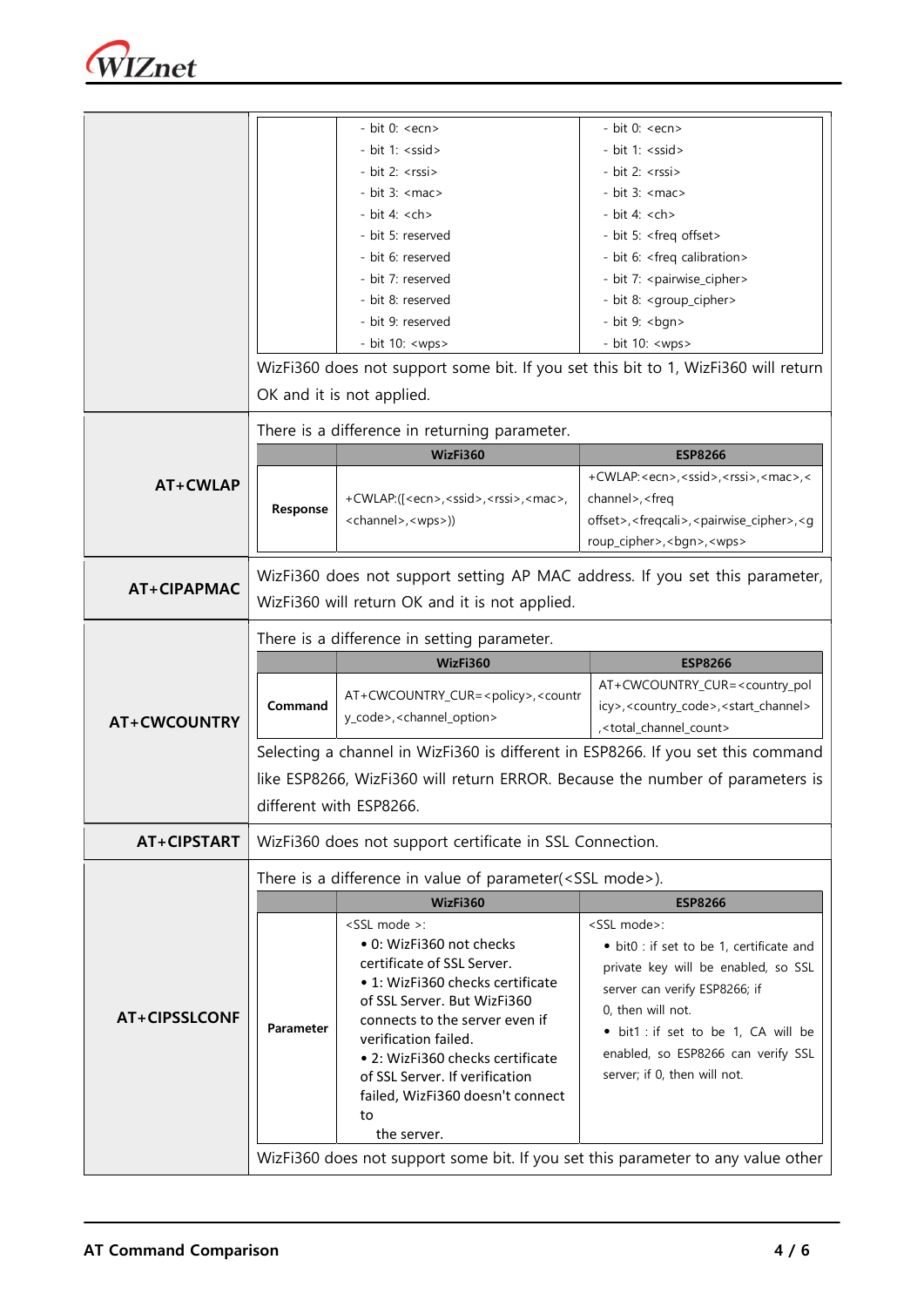

|                                | than $0 \sim 2$ , WizFi360 will return ERROR.                                                                                                                                                                                   |
|--------------------------------|---------------------------------------------------------------------------------------------------------------------------------------------------------------------------------------------------------------------------------|
| AT+CASEND                      | ESP8266 does not support this command. For more details, refer to Section 3.3.5<br>of WizFi360 AT Instruction set.                                                                                                              |
| AT+CIPSERVERMAX<br><b>CONN</b> | There is a difference in value of parameter( <num>).<br/>Maximum and default value of <num> are 4 in WizFi360, but 5 in ESP8266.<br/>If you set this parameter to 5, WizFi360 will return OK and it is not applied.</num></num> |
| AT+MQTTSET                     |                                                                                                                                                                                                                                 |
| AT+MQTTTOPIC                   |                                                                                                                                                                                                                                 |
| AT+MQTTCON                     |                                                                                                                                                                                                                                 |
| AT+MQTTPUB                     |                                                                                                                                                                                                                                 |
| AT+MQTTDIS                     | ESP8266 does not support this command. For more details, refer to Section                                                                                                                                                       |
| AT+AZSET                       | 3.3.29 ~ 3.3.38 of WizFi360 AT Instruction set.                                                                                                                                                                                 |
| AZ+AZCON                       |                                                                                                                                                                                                                                 |
| AT+AWSCON                      |                                                                                                                                                                                                                                 |
| AT+AWSPKSEND                   |                                                                                                                                                                                                                                 |
| AT+CLICASEND                   |                                                                                                                                                                                                                                 |